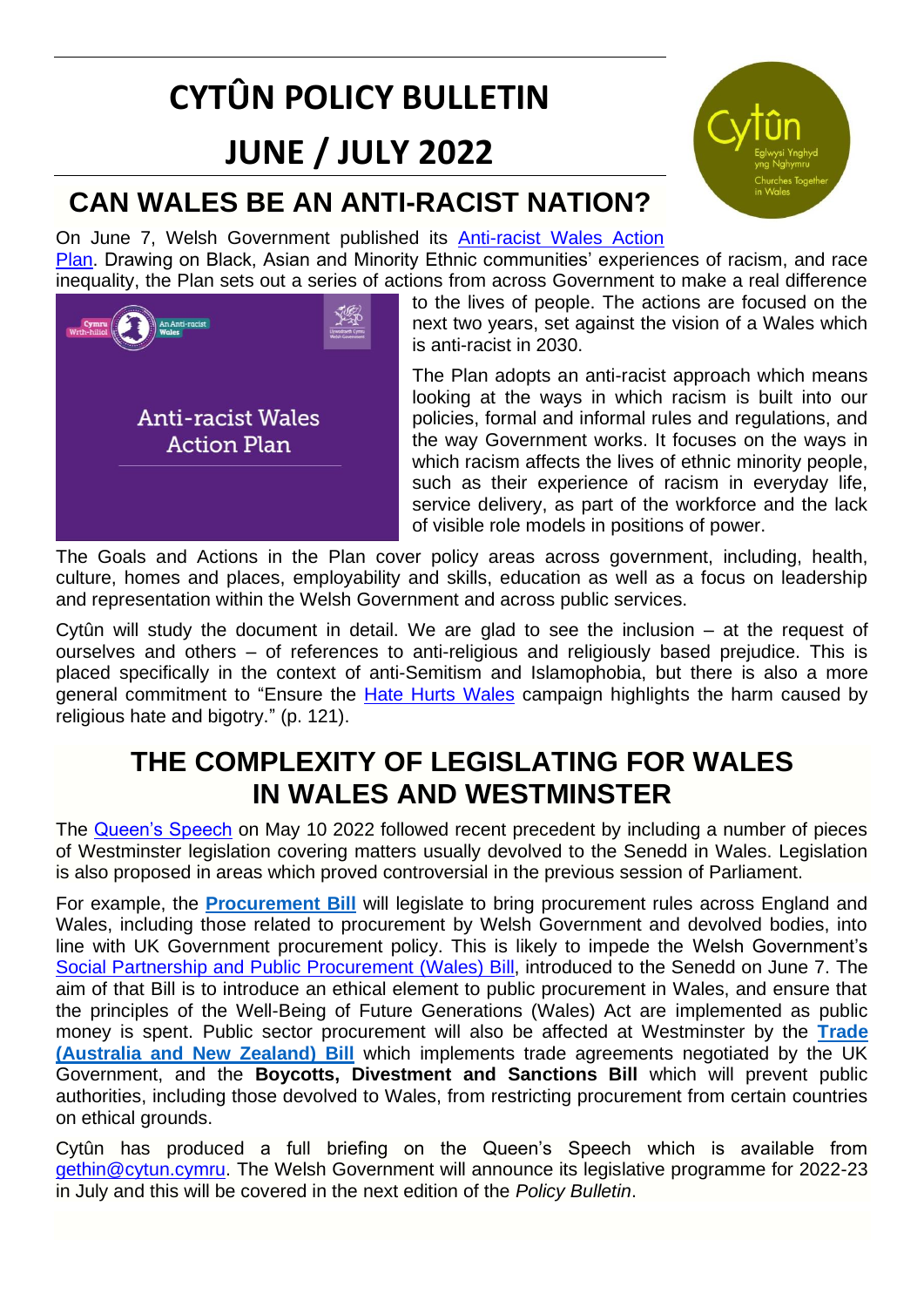#### **THE CONSTITUTION OF WALES BACK ON THE AGENDA**

One of the least appropriate phrases in the Welsh political lexicon is "devolution settlement". None of the attempts to amend the Government of Wales Act 1998 (in 2006, 2014 and 2017), or the changes made by post-Brexit legislation such as the [United Kingdom Internal Market Act 2020,](https://www.legislation.gov.uk/ukpga/2020/27/contents/enacted) have "settled" the matter for more than a year or two. Many Westminster laws have to change the devolution settlement in order to work across England and Wales, and the Senedd has had to consider [whether to give its consent](https://senedd.wales/senedd-business/legislative-consent/) to all or part of no fewer than 20 Westminster bills since 2021 – with more to come following the 2022 Queen's Speech (see page 1).

Here we are in 2022, therefore, discussing the constitution again! The Wales Act 2017 devolved to the Senedd the right to legislate on certain internal issues - such as the number of members and the voting system. The Welsh Government and Plaid Cymru have announced plans to reform both by the next Senedd election in 2026 by increasing the number of members to 96 and changing the



voting system to a list system - where electors can vote for a party only, and not for individuals, with seats allocated proportionately within each constituency. This is broadly the system used to elect Welsh MEPs until the final election in May 2019, before the United Kingdom left the European Union in 2020.

The main arguments in favour of these changes are that more Senedd members are needed to ensure adequate scrutiny of the work of Welsh Government and of proposed legislation without overloading backbenchers with committee work. The list-only voting system also allows quotas to be put in place to strike a balance between men and women in Parliament - a result that could never be guaranteed if electors were allowed to choose between individual candidates.

The Welsh Conservatives and Welsh Liberal Democrats do not like the proposals, but they have been approved by a majority by Labour and Plaid Cymru members on the Special Purpose Committee of the Senedd. A useful summary of that committee's recommendations can be

found on the [Senedd website.](https://senedd.wales/senedd-now/senedd-blog/senedd-reform-what-is-it/) Cytûn would welcome hearing from our member churches and organisations about their response to these recommendations - contact [gethin@cytun.cymru](mailto:gethin@cytun.cymru)

The intention is to legislate to "settle" this issue in good time by 2026. But there are other questions that cannot be resolved so quickly, and an Independent Commission on the [Constitutional Future of Wales](https://llyw.cymru/y-comisiwn-annibynnol-ar-ddyfodol-cyfansoddiadol-cymru) has been set up to address the long-term future of the constitution. The co-chairs of the Commission are Bishop Rowan Williams (former Archbishop of Wales of the Church in Wales and Archbishop of Canterbury) and Professor Laura McAllister. Until the end of July, the Commission is holding a [Have Your Say](https://gov.wales/have-your-say-the-constitutional-future-of-wales-html) public consultation, which encourages individuals and organisations to send their ideas for the future to them. Although there is no set response format, the Commission has suggested a series of questions for consideration:



*1. What matters to you about the way Wales is run?*

*2. What do you think the priorities for the commission should be?*

*3. Thinking about how Wales is governed, by the Welsh Government and the UK government, what are the strengths of the current system, what aspects do you most value and wish to protect? Can you provide examples?*

*4. Are there any problems with the current system, and if so, how could they be addressed? Again, please provide examples.*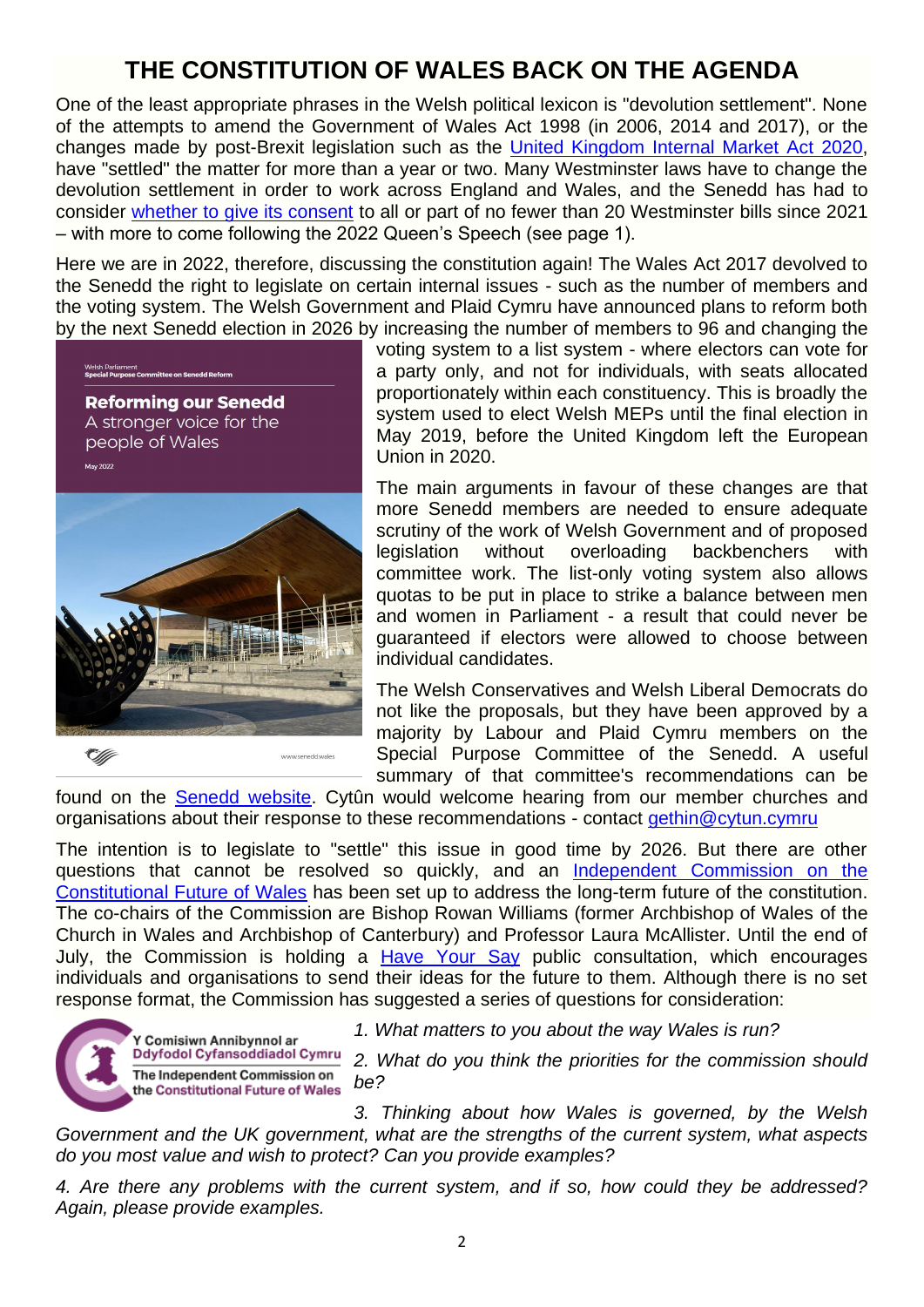*5. Thinking about the UK government, the Welsh Government and Welsh local government (your local council), what do you think about the balance of power and responsibility between these three types of government – is it about right or should it change and if so, how? For example, who should have more power, or less?*

*6. As a distinct country and political unit, how should Wales be governed in the future? Should we:*

- *broadly keep the current arrangements where Wales is governed as part of the UK, and the Westminster Parliament delegates some responsibilities to the Senedd and Welsh Government, with those responsibilities adjusted as in Q5, OR*
- *move towards Wales having more autonomy to decide for itself within a more federal UK,*  with most matters decided by the Senedd and Welsh Government, and the Westminster *Parliament decides UK-wide matters on behalf of Wales (and other parts of the UK) OR*
- *move towards Wales having full control to govern itself and be independent from the UK OR*
- *pursue any other governance model you would like to suggest*
- *alongside any of these options, should more responsibilities be given to local councils bringing decision making closer to people across Wales and if so, please provide examples.*

*7. Overall, what is most important to you in about the way in which Wales should be governed in the future? Is there anything else you want to tell us?*

Cytûn would like to know if our members would wish us to prepare a response, and if so what we should say. You can contact [gethin@cytun.cymru](mailto:gethin@cytun.cymru) to offer suggestions – and meanwhile you can send in your own response via the [Have your say](https://gov.wales/have-your-say-the-constitutional-future-of-wales-html) website.

## **LIVING WITH COVID AND INQUIRING INTO ITS HANDLING**

The final Covid public health regulations in Wales expired on May 30. As a result, the legal situation for places of worship and for events organised by churches has returned to that which prevailed prior to March 2020. This means that the responsibilities of those who are trustees or managers of places of worship and community centres, and those who organise public events including worship, will revert to the previous Health and Safety, Safeguarding and other requirements. Risk assessments made under this legislation will, however, need to include an assessment of the risks associated with Covid along with risks associated with the transmission of other infectious diseases.

Cytûn continues to publish a [briefing paper](https://www.cytun.co.uk/hafan/en/covid-19-briefing-paper/) on our website, updated as need arises. The page is now mainly about the legal and moral implications of 'living with Covid' in the future. While the legal situation is one with which churches should be familiar, we know that attitudes to risk have changed amongst church members and society at large, and we will continue to offer general information on our website for the foreseeable future. Unfortunately, Cytûn is not funded to a sufficient level to enable us to seek specialist advice on Health & Safety, Safeguarding, and so on, and as Cytûn itself does not own or manage places of worship we have no standing to seek bespoke legal advice – which, in any case, will vary from denomination to denomination depending on their different legal structures and church order.



Cytûn, Churches together in Britain and Ireland and a few individual denominations contributed to a [consultation on the terms of reference for the](https://covid19.public-inquiry.uk/consultation/)  **[UK Covid-19 Inquiry](https://covid19.public-inquiry.uk/consultation/)**. Our input has borne fruit, and specific references to the closure and re-opening of places of worship, the role of the voluntary sector, and the engagement between the devolved and UK governments have now been included in the [terms of reference recommended by Baroness Hallett to](https://covid19.public-inquiry.uk/2022/05/baroness-hallett-makes-recommendations-to-the-prime-minister-on-the-inquirys-terms-of-reference/)  [the Prime Minister.](https://covid19.public-inquiry.uk/2022/05/baroness-hallett-makes-recommendations-to-the-prime-minister-on-the-inquirys-terms-of-reference/) The Welsh Government remains clear that they will not set

up a Wales-specific inquiry, so participating in the UK inquiry will be essential for the churches and people of Wales. We will continue to liaise with the investigation team and [Covid-19 Bereaved](https://twitter.com/cymru_inquiry) [Families for Justice Cymru](https://twitter.com/cymru_inquiry) about ensuring that our contribution is given due consideration.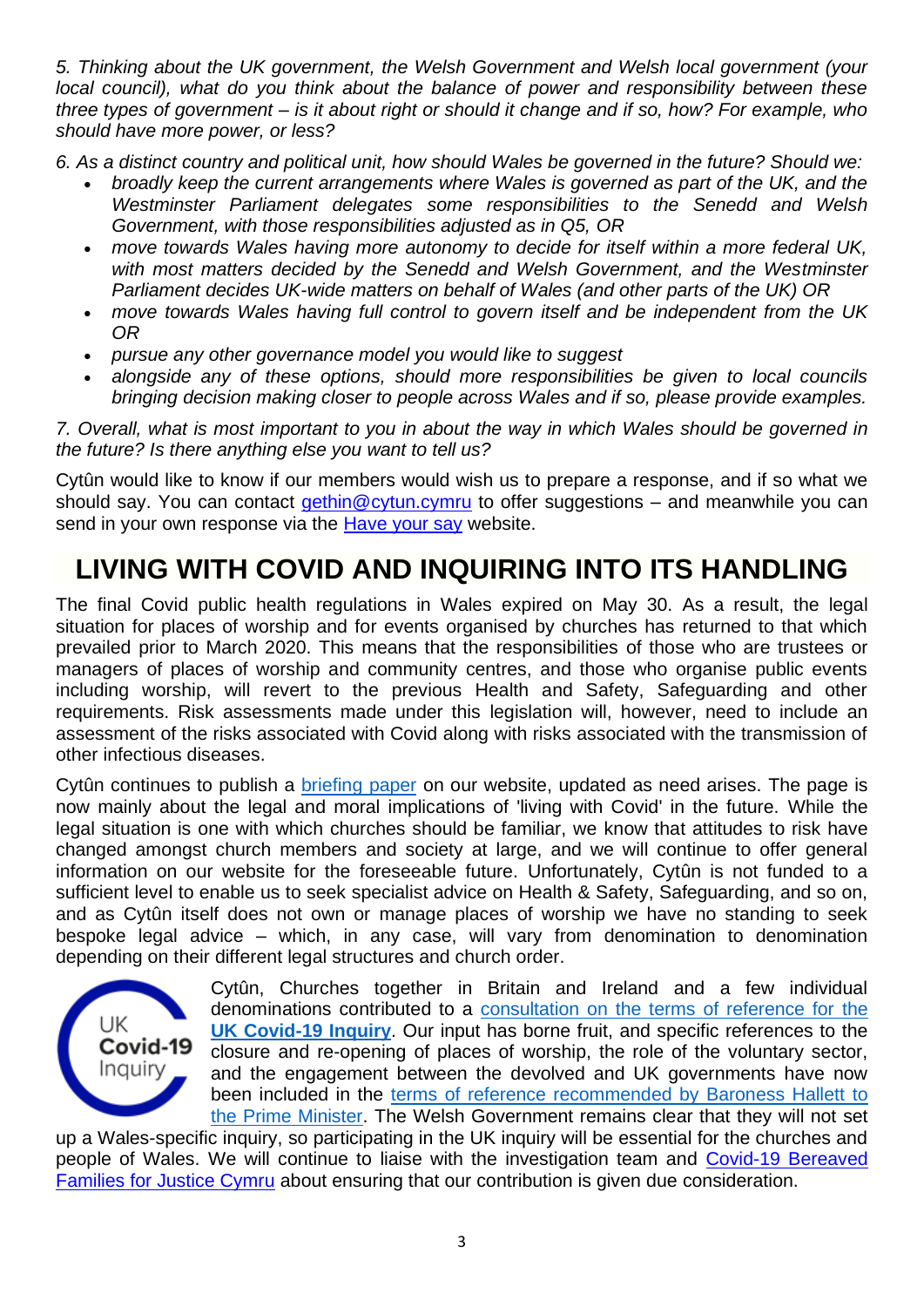#### **CALLING ALL CHURCH YOUTH WORK SERVICES IN WALES!**

A new and exciting project to map and evaluate the voluntary Youth Work sector in Wales has been launched! The KESS project - Mapping and Evaluating the Voluntary Youth Work Sector for Wales is a Masters by Research project conducted by the University of South Wales and funded by the European Social Fund in partnership with CWVYS (the Council for Wales of Voluntary Youth Services). The research aims to make the voluntary youth work sector more visible and ensure their contributions are valued by all stakeholders.

You may be aware that the voluntary sector is under-researched and valued in comparison to statutory services, who have an audit each year. We hope our research can change this. Cytûn was involved in the early stages of setting up this project, and **we warmly recommend that the youth services of our member churches should take part.**

To do so, participation is sought in a short online survey. If you are an organisation that provides voluntary youth work services for young people in Wales, please follow the link below to the survey which simply captures the nature of your organisation and the support provided to young people. Survey completion should take no more than 15 minutes**.** Your time and comments are greatly valued.

To start the survey, please follow the below links:

Survey in English: https://southwales.onlinesurveys.ac.uk/mapping-and-evaluating-the-voluntaryyouth-work-sector-for-7

Survey in Welsh: https://southwales.onlinesurveys.ac.uk/mapio-a-gwerthuso-sector-gwaithieuenctid-gwirfoddol-cymru

Please also share the survey link and information among your networks (e.g. by email to regional or partner youth officers, or on social media) – the more responses we receive the better we can represent the experiences of the sector as a whole and the young people they support.

You will find further information on the project at the beginning of the survey. Should you have any questions or feedback on the research, please feel free to contact the researcher by email: Elizabeth.bacon@southwales.ac.uk



#### **HOMES FOR UKRAINE ... AND OTHER COUNTRIES**

Wales, at the behest of the churches and many others, aims to be a Nation of Sanctuary. It is no surprise, therefore, that a large number of local churches and individual members have offered Ukrainian refugees homes through the UK Government scheme. The Welsh Government acts as the 'super sponsor' for refugees coming to Wales, and the Welsh Government has published detailed information on how the two governments' schemes link together. Those who want to understand more about these schemes are advised to turn to that page in the first instance.

Housing Justice Cymru's (Cytûn member) accommodation scheme for refugees from countries other than Ukraine who are unable to access public support also offers an opportunity to help. Further details and registration can be found at https://housingjustice.org.uk/wales/hosting

The Welsh Government's Sanctuary website offers refugees themselves guidance on securing their rights in Wales.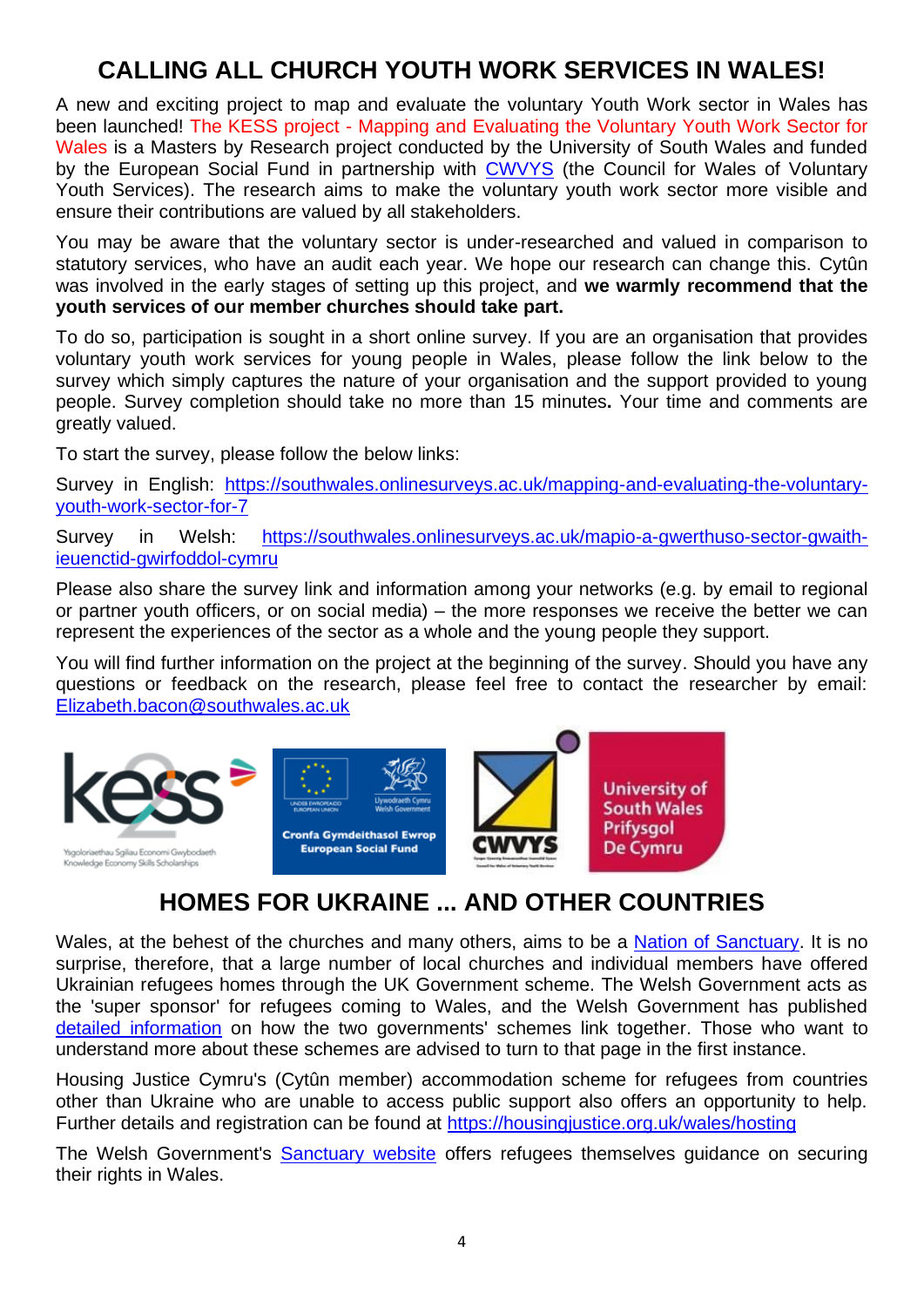#### **CHURCH PROPERTY – CHAPELS, CHURCHES AND HOUSES**

It is a busy time for those responsible for church property in Wales. The current issues are summarised here. Detailed briefings are provided to denominational property officers as the need arises. Anyone who wishes to receive these should contact Gethin Rhys at gethin@cytun.cymru



• In responding to an hour-long debate in the Senedd on March 23 2022 about the future of religious buildings in Wales, the Deputy Minister for Arts and Sport in the Welsh Government, Dawn Bowden MS, announced her intention to review the current **Strategic Action Plan for Historic Places of Worship in Wales**. This review will be led by CADW and the Welsh Historic Places of Worship Forum, on which Cytûn and many member denominations are represented, along with Addoldai Cymru, the National Churches Trust, the Royal Commission on the Ancient and Historical Monuments

of Wales and other interested parties. The exact form of the review is currently under discussion, and Cytûn will publicise all opportunities for involvement in this important public discussion.

• In the Queen's Speech in May 2022 (see also p. 1), the UK Government announced its intention

to introduce a **draft Protect Duty Bill**, to impose duties on the owners of buildings open to the public to take steps to keep the building's users safe from terrorist attacks. Cytûn, the Churches' Legislation Advisory Service (CLAS) and a number of denominations responded to a consultation, expressing concern at the potential legal burdens that might be imposed, especially on those who manage buildings occupied by small congregations which seem unlikely to be terrorist targets. Cytûn is working with the Home Office, its Faith Security Training Group, and member churches to ensure that the voice of churches in Wales is heard.

• The next round of the Places of Worship (POW): Protective Security Funding Scheme for England & Wales opened on 19 May and closes for applications on **14 July**. It covers the costs of equipment and installation of all security measures, and maintenance costs for one year from the installation date.

• Welsh Government has recently **announced** a delay in implementing the **Renting Homes (Wales) Act 2016** until



December 1 this year. The briefing paper on our website has been updated accordingly, and to note that the English (but not the Welsh) text of the Act on legislation.gov.uk has now been updated. This legislation applies to nearly all residential property in Wales occupied by someone other than the owner – not only paying tenants, but also those who occupy housing related to their work. Many of our denominations have received legal advice on the implications of the Act for the housing of clergy in church property; that advice has varied from denomination to denomination. It is for each denomination or appropriate trustee body to seek and implement legal advice relevant to its position.

• Cytûn has received correspondence from the Welsh Government confirming that clergy and church workers living in church property, with the church (rather than the minister) responsible for paying Council Tax, are not eligible for the Welsh Government's **Cost of Living Support Scheme**, even if they are responsible for paying the property's energy bills. The Government suggests that clergy in that situation should apply to the Discretionary Cost of Living Support Scheme administered by their local authority.

*Pictures: Bethabara, Crickhowell (top) and Bethel, Aberystwyth. © RCAHMW https://welshchapels.wales/gallery/ Reproduced with permission.*